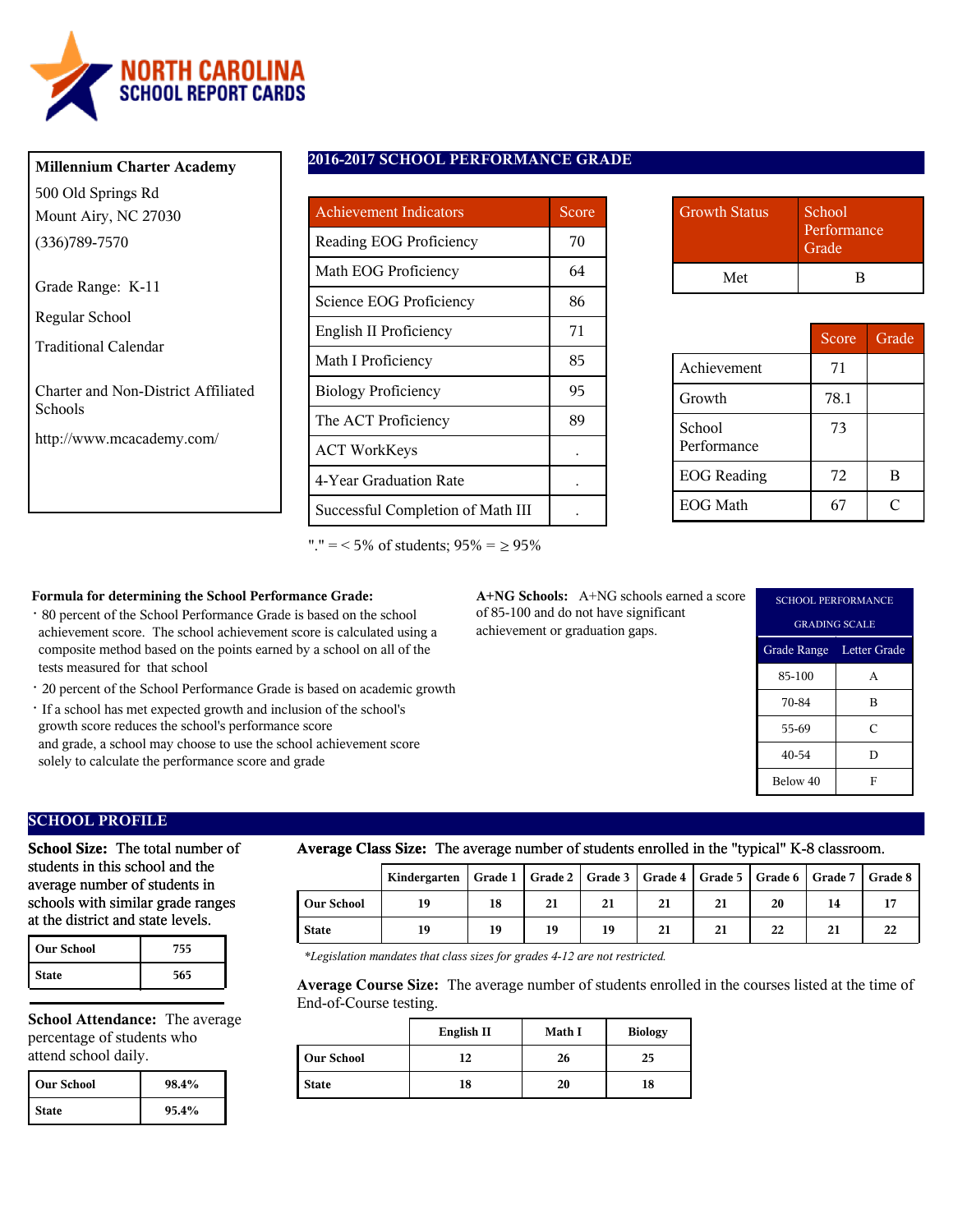# **SCHOOL PERFORMANCE**

**Performance of Students on the NC End-of-Grade Tests:** Percentage of Students at **Level 1** ( **Limited Command** of knowledge and skills)

| LEVEL 1           | Reading | Math  | <b>Science</b> |
|-------------------|---------|-------|----------------|
| <b>Our School</b> | 8.4%    | 14.0% | N/A            |
| <b>State</b>      | 21.6%   | 23.1% | 14.7%          |

 $N/A = 5\%$  of students;  $95\% = \ge 95\%$ 

**Performance of Students on the NC End-of-Grade Tests:** Percentage of Students at **Level 2** ( **Partial Command** of knowledge and skills)

| LEVEL 2           | Reading | Math  | <b>Science</b> |
|-------------------|---------|-------|----------------|
| <b>Our School</b> | 21.6%   | 22.4% | $9.5\%$        |
| <b>State</b>      | 20.9%   | 21.5% | 12.5%          |

 $N/A = 5\%$  of students;  $95\% = 95\%$ 

**Performance of Students on the NC End-of-Grade Tests:** Percentage of Students at **Level 3** ( **Sufficient Command** of knowledge and skills) *Students performing at Level 3 are performing at grade level.*

| LEVEL <sub>3</sub> | Reading  | Math    | <b>Science</b> |
|--------------------|----------|---------|----------------|
| <b>Our School</b>  | $13.2\%$ | 8.4%    | $9.5\%$        |
| <b>State</b>       | 12.0%    | $7.8\%$ | $10.2\%$       |

 $N/A = 5\%$  of students;  $95\% = \ge 95\%$ 

**Performance of Students on the NC End-of-Grade Tests:** Percentage of Students at **Level 4** ( **Solid Command** of knowledge and skills) *Students scoring at Level 4 meet NC Standard for College-and Career-Readiness and are performing at or above grade level.*

| LEVEL <sub>4</sub> | Reading | Math  | <b>Science</b> |
|--------------------|---------|-------|----------------|
| <b>Our School</b>  | 43.9%   | 35.4% | 49.2%          |
| State              | 34.6%   | 30.0% | 41.2%          |

 $N/A = 5\%$  of students;  $95\% = \ge 95\%$ 

**Performance of Students on the NC End-of-Grade Tests:** Percentage of Students at **Level 5** ( **Superior Command** of knowledge and skills) *Students scoring at Level 5 meet NC Standard for College-and Career-Readiness and are performing at or above grade level.*

| LEVEL <sub>5</sub> | Reading  | Math     | <b>Science</b> |
|--------------------|----------|----------|----------------|
| <b>Our School</b>  | 12.9%    | 19.8%    | 27.0%          |
| <b>State</b>       | $10.9\%$ | $17.6\%$ | 21.4%          |

 $N/A = 5\%$  of students;  $95\% = \ge 95\%$ 

### **FIVE ACHIEVEMENT LEVELS**

**LEVEL 1: Limited Command** of knowledge and skills

- Performing At or Above Grade Level: NO
- Meets N.C. Standard for College-and Career-Readiness: NO

#### **LEVEL 2: Partial Command** of knowledge and skills

- Performing At or Above Grade Level: NO
- Meets N.C. Standard for College-and Career-Readiness: NO

**LEVEL 3: Sufficient Command** of knowledge and skills

- Performing At or Above Grade Level: YES
- Meets N.C. Standard for College-and Career-Readiness: NO

### **LEVEL 4: Solid Command** of knowledge and skills

- Performing At or Above Grade Level: YES
- Meets N.C. Standard for College-and Career-Readiness: YES

**LEVEL 5: Superior Command** of knowledge and skills

- Performing At or Above Grade Level: YES
- Meets N.C. Standard for College-and Career-Readiness: YES

### **What does the achievement level number mean?**

Students scoring at Levels 1 and 2 will likely need additional help next year to succeed in that subject area. Students scoring at Level 3 are considered proficient for that grade level or course, but may still need some targeted help in the next grade or course. Students scoring at Levels 4 and 5 are ready for the next grade or course, and are also on a path to be prepared for college or a career by the time they graduate.

 $\mathcal{L}_\text{max}$  and the contract of the contract of the contract of the contract of the contract of the contract of the contract of the contract of the contract of the contract of the contract of the contract of the contrac

*The reading and math End-of-Grade tests are administered in grades 3-8. The science End-of-Grade tests are administered in grades 5 and 8 only.*

 $\mathcal{L}_\text{max}$  and  $\mathcal{L}_\text{max}$  and  $\mathcal{L}_\text{max}$  and  $\mathcal{L}_\text{max}$  and  $\mathcal{L}_\text{max}$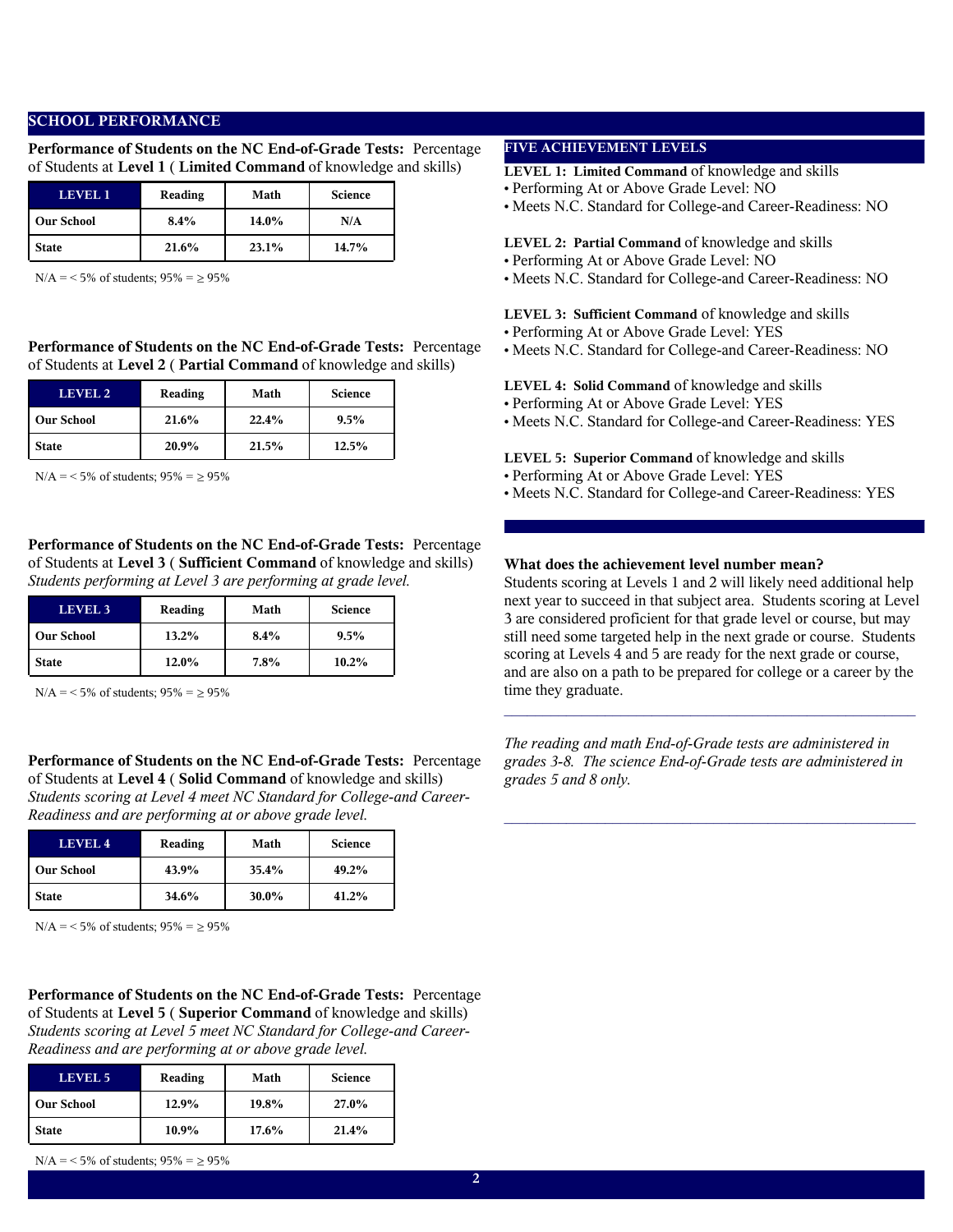## **SCHOOL PERFORMANCE, continued**

**Performance of Students on the NC End-of-Course Tests:** Percentage of Students at **Level 1** ( **Limited Command** of knowledge and skills)

| LEVEL 1           | English II | Math I | <b>Biology</b> |
|-------------------|------------|--------|----------------|
| <b>Our School</b> | N/A        | 5.8%   | N/A            |
| <b>State</b>      | 19.3%      | 22.4%  | 23.4%          |

 $N/A = 5\%$  of students;  $95\% = \ge 95\%$ 

**Performance of Students on the NC End-of-Course Tests:** Percentage of Students at **Level 2** ( **Partial Command** of knowledge and skills)

| LEVEL 2           | English II | <b>Math I</b> | <b>Biology</b> |
|-------------------|------------|---------------|----------------|
| <b>Our School</b> | 25.7%      | $9.6\%$       | N/A            |
| <b>State</b>      | 20.0%      | 13.3%         | 20.5%          |

 $N/A = 5\%$  of students;  $95\% = 95\%$ 

**Performance of Students on the NC End-of-Course Tests:** Percentage of Students at **Level 3** ( **Sufficient Command** of knowledge and skills) *Students performing at Level 3 are performing at grade level.*

| LEVEL <sub>3</sub> | English II | <b>Math I</b> | <b>Biology</b> |
|--------------------|------------|---------------|----------------|
| <b>Our School</b>  | $5.7\%$    | $5.8\%$       | N/A            |
| <b>State</b>       | $10.6\%$   | $10.2\%$      | 8.7%           |

 $N/A = 5\%$  of students;  $95\% = \ge 95\%$ 

**Performance of Students on the NC End-of-Course Tests:** Percentage of Students at **Level 4** ( **Solid Command** of knowledge and skills) *Students scoring at Level 4 meet NC Standard for College-and Career-Readiness and are performing at or above grade level.*

| LEVEL <sub>4</sub> | English II | Math I | <b>Biology</b> |
|--------------------|------------|--------|----------------|
| <b>Our School</b>  | 60.0%      | 61.5%  | 68.0%          |
| <b>State</b>       | 44.8%      | 38.1%  | 30.7%          |

 $N/A = 5\%$  of students;  $95\% = \ge 95\%$ 

**Performance of Students on the NC End-of-Course Tests:** Percentage of Students at **Level 5** ( **Superior Command** of knowledge and skills) *Students scoring at Level 5 meet NC Standard for College-and Career-Readiness and are performing at or above grade level.*

| <b>LEVEL 5</b>    | English II | <b>Math I</b> | <b>Biology</b> |
|-------------------|------------|---------------|----------------|
| <b>Our School</b> | $5.7\%$    | 17.3%         | 24.0%          |
| <b>State</b>      | 5.3%       | $16.0\%$      | 16.8%          |

 $N/A = 5\%$  of students;  $95\% = \ge 95\%$ 

**FINANCIAL SUPPORT**



**Source of Funds (Amount per Student, Child Nutrition Included):** Charter schools in North Carolina operate with funding from local, state, and federal sources. The financial support reflected in these numbers includes all categories of expenses for operating a charter school, including teacher and administrator salaries, textbooks, transportation, Career and Technical Education courses and other education supplies and materials.



 $\mathcal{L}_\text{max}$  and  $\mathcal{L}_\text{max}$  and  $\mathcal{L}_\text{max}$  and  $\mathcal{L}_\text{max}$  and  $\mathcal{L}_\text{max}$ 

**Use of Funds:** Education is a labor-intensive enterprise, as reflected in the accompanying chart. Salaries for teachers and other staff are usually the largest expense in a charter school. State and federal funds are generally allotted for specific purposes, services, or programs.

**Annual Participation Requirements:** Schools are required to test at least 95 percent of their students on assessments administered for accountability. This requirement is for the all students group and for each student group. The minimum number of students needed in a group is 30.

Our school met 16 out of 16 targets.

For more information on participation requirements please go to www.ncpublicschools.org/accountability/reporting.